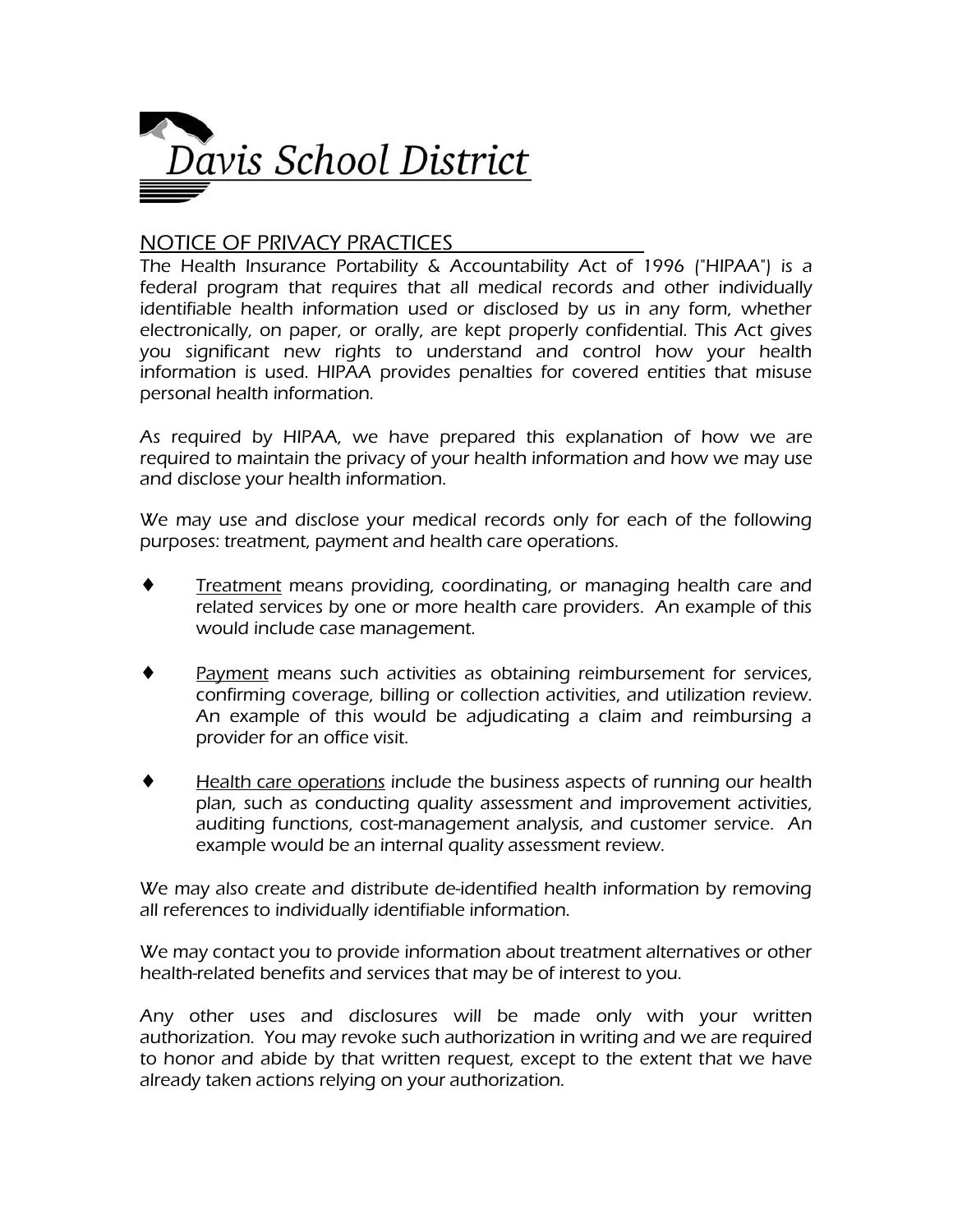You have the following rights with respect to your protected health information, which you can exercise by presenting a written request to the Privacy Officer:

- The right to request restrictions on certain uses and disclosures of protected health information, including those related to disclosures to family members, other relatives, close personal friends, or any other person identified by you. We are, however, not required to agree to a requested restriction. If we do agree to a restriction, we must abide by it unless you agree in writing to remove it.
- The right to amend your protected health information.
- The right to receive an accounting of non-routine disclosures of protected health information.
- We have the obligation to provide, and you have the right to obtain, a paper copy of this notice from us every three years.

We are required by law to maintain the privacy of your protected health information and to provide you with notice of our legal duties and privacy practices with respect to protected health information.

This notice is effective as of April 2003, and we are required to abide by the terms of the Notice of Privacy Practices currently in effect. We reserve the right to change the terms of our Notice of Privacy Practices and to make the new notice provisions effective for all protected health information that we maintain. We will post, and you may request a written copy of, a revised Notice of Privacy Practices from the Human Resources Department.

You have recourse if you feel that your privacy protections have been violated. You have the right to file a formal, written complaint with us at the address below, or with the Department of Health & Human Services, Office of Civil Rights, about violations of the provisions of this notice or the policies and procedures of our office. We will not retaliate against you for filing a complaint.

Please contact us for more information:

B.R. Williams DSD Health Plans P.O. Box 588 45 East State Street Farmington, UT 84025-0588 (801) 402-5125